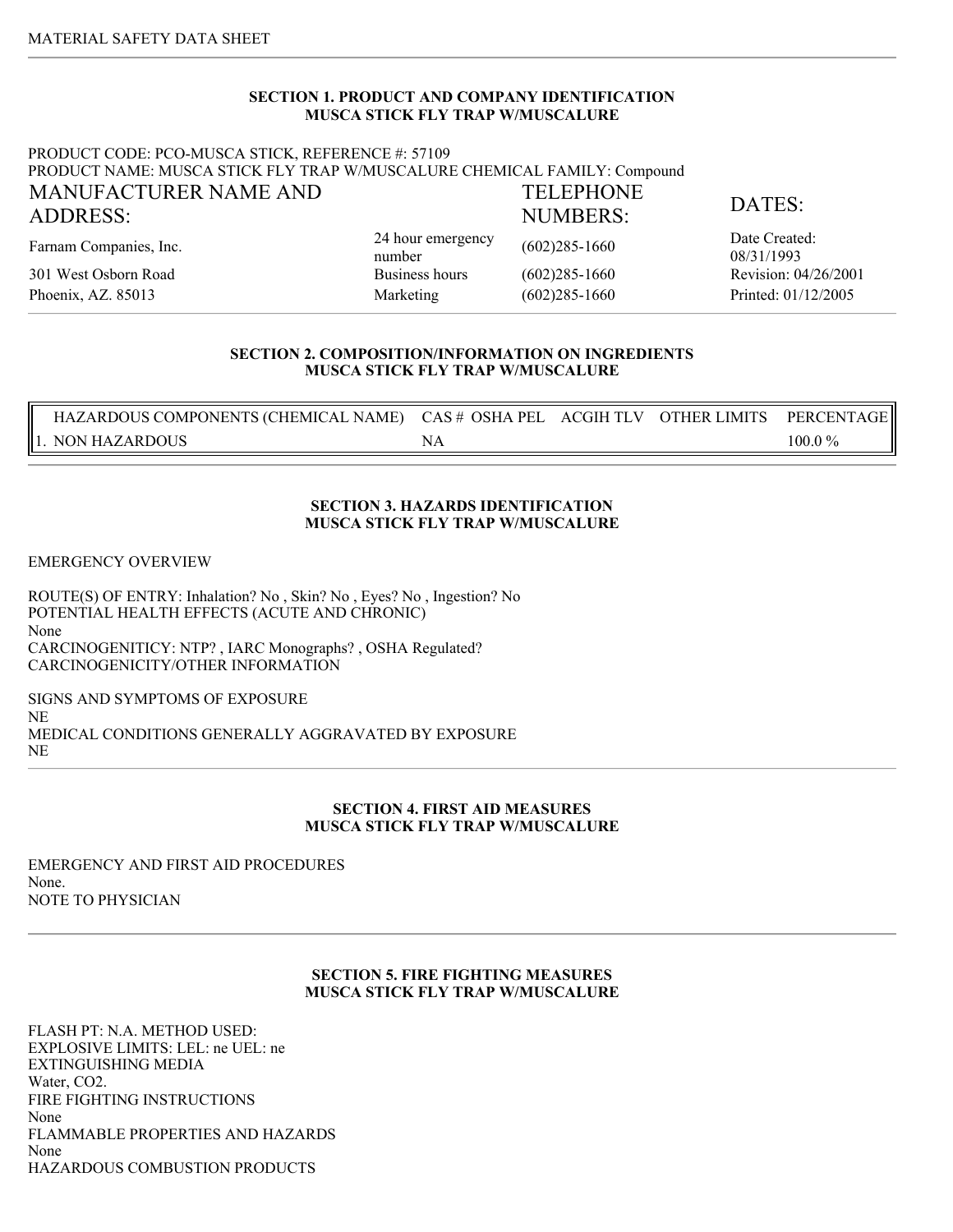#### **SECTION 6. ACCIDENTAL RELEASE MEASURES MUSCA STICK FLY TRAP W/MUSCALURE**

STEPS TO BE TAKEN IN CASE MATERIAL IS RELEASED OR SPILLED N/A

#### **SECTION 7. HANDLING AND STORAGE MUSCA STICK FLY TRAP W/MUSCALURE**

HAZARD LABEL INFORMATION: PRECAUTIONS TO BE TAKEN IN HANDLING Do not hang in locations where birds, bats, pets or children may accidently come in contact with glue. Store in cool, dry place. PRECAUTIONS TO BE TAKEN IN STORING Store at correct temperature

OTHER PRECAUTIONS KEEP OUT OF REACH OF CHILDREN.

## **SECTION 8. EXPOSURE CONTROLS/PERSONAL PROTECTION MUSCA STICK FLY TRAP W/MUSCALURE**

RESPIRATORY EQUIPMENT (SPECIFY TYPE) none needed EYE PROTECTION goggles PROTECTIVE GLOVES rubber OTHER PROTECTIVE CLOTHING none needed ENGINEERING CONTROLS (VENTILATION ETC.) Local Exhaust: sufficient Special: Mechanical (Gen): Other: WORK/HYGIENIC/MAINTENANCE PRACTICES Wash hands before eating, smoking or using restroom.

#### **SECTION 9. PHYSICAL AND CHEMICAL PROPERTIES MUSCA STICK FLY TRAP W/MUSCALURE**

APPEARANCE AND ODOR Sticky orange cylinder. PHYSICAL STATES: [ ] Gas , [ ] Liquid , [ X ] Solid BOILING POINT: N.A. MELTING POINT: N.A. SPECIFIC GRAVITY (WATER = 1): VAPOR PRESSURE (VS. AIR OR MM HG): VAPOR DENSITY (VS. AIR = 1): EVAPORATION RATE (VS BUTYL ACETATE=1): SOLUBILITY IN WATER: PERCENT VOLATILE: N.A. PH: NE

> **SECTION 10. STABILITY AND REACTIVITY MUSCA STICK FLY TRAP W/MUSCALURE**